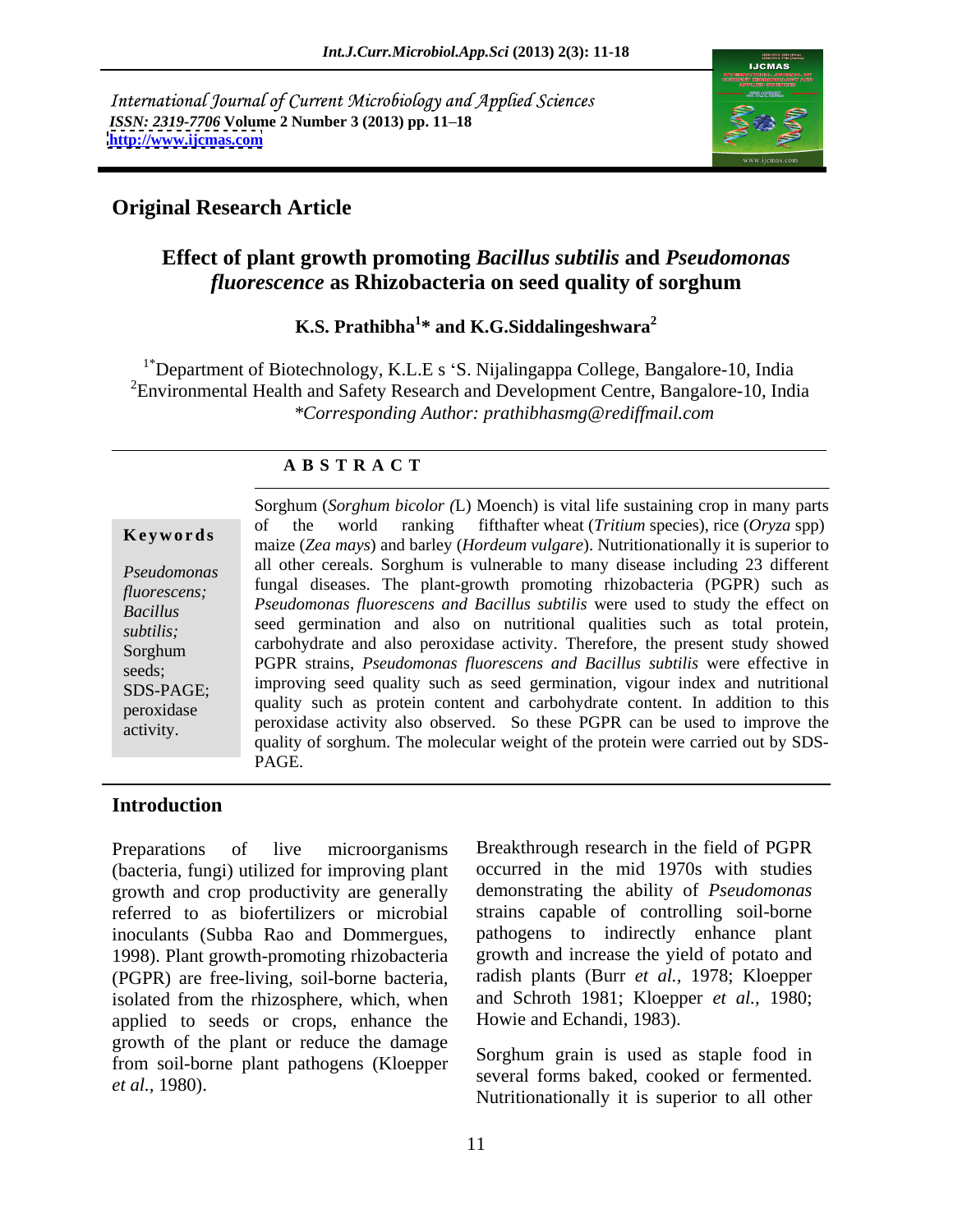cereals. In India it is the third important crop after rice, wheat, produced primarily for food in the area of 11.2 mh. importance states producing this crop are **Materials and Methods** Maharasastra, Karnataka, Andrapradesh and Madhya Pradesh. In Karnataka about 125.92 lakh tones (Fao,1999). Chitradurga, Two verities of sorghum, csh-14 and Bijapur, Raichur, Dharwad, Bellary and proagro were collected from Davangere, Gulbarga are the major sorghum growing Karnataka seed processing unit, INKEN

Sorghum is vulnerable to many disease including 23 different fungal diseases **Plant growth promoting rhizobacteria**  (Richerdson 1990). Fungal disease of sorghum are caused by species of *Fusarium, Curvularia and Phoma* etc Two strains of PGPR are used in this (Williams and Rao, 1981). Grains severely experiment; they are *Pseudomonas* infected with grain mould fungi appear to be *fluorescence, Bacillus sublitis.* The strains completely covered with pink or black were obtained from stock culture collection mould. These seeds have poor seed quality of department of studies in applied botany such as germination vigour and also and biotechnology, university of Mysore, nutritional quality such as carbohydrates, proteins. Therefore such seeds can not be use for consumption purposes. In order to Mass multiplication of PGPR improve seed quality and nutritional growth<br>characterial culture *Pseudomonas* chemical and biocontrol agents were used. Workers word wide made efforts to identify effective chemical fungicides to control fungal diseases and also improve seed germination and nutritional qualities, but no chemical fungicides can control fungal diseases completely and improve the seed germination qualities.

In addition to that continuous applications of chemical fungicides have created many environmental hazardous and residual medium B is inoculated with *Pseudomonds* problems. So the only alternative for this problem is biological control, based on these reasons this work was carried out. The main aim of this study was carried out the effect<br>of DCDD are seed medicine and speed as Seed treatment. of PGPR on seed qualities such as seed germination and vigour index. Then the

was carried out for determination of molecular weight of the proteins.

### **Materials and Methods Collection of seed sample**

districts of Karnataka. The respectively. Collected varities are then proagro were collected from Davangere, Karnataka seed processing unit, INKEN treated with strains of PGPR.

## **strains**

experiment; they are *Pseudomonas*  Mysore, Karnataka State, India.

#### **Mass multiplication of PGPR**

The bacterial culture *Pseudomonas fluorescens* and *Bacillus subtilis* are obtained from stock culture was multiplied by using different media for different bacterial strains. *Pseudomonas fluorescens* was mass multiplied by inoculating on King s B medium and *Bacillus Sublitis* on nutrient broth media.

After the preparation, medium was sterilized by autoclaving at  $15$  lbs/ $15$  min. Then King's medium B is inoculated with *Pseudomonas fluorescens* and Nutrient broth with *Bacillus subtilis*.Inoculated medium was incubated at  $35^0$ C in a incubator for 48 hours.

#### **Seed treatment**

nutritional qualities such as total protein, centrifuged at 10,000 rpm/min for 20 carbohydrate and also peroxidase activity minutes. Therefore bacterial cells are were performed and also SDS-PAGE study sedimented by centrifugations. Then theAfter 48 hours of incubation, broth was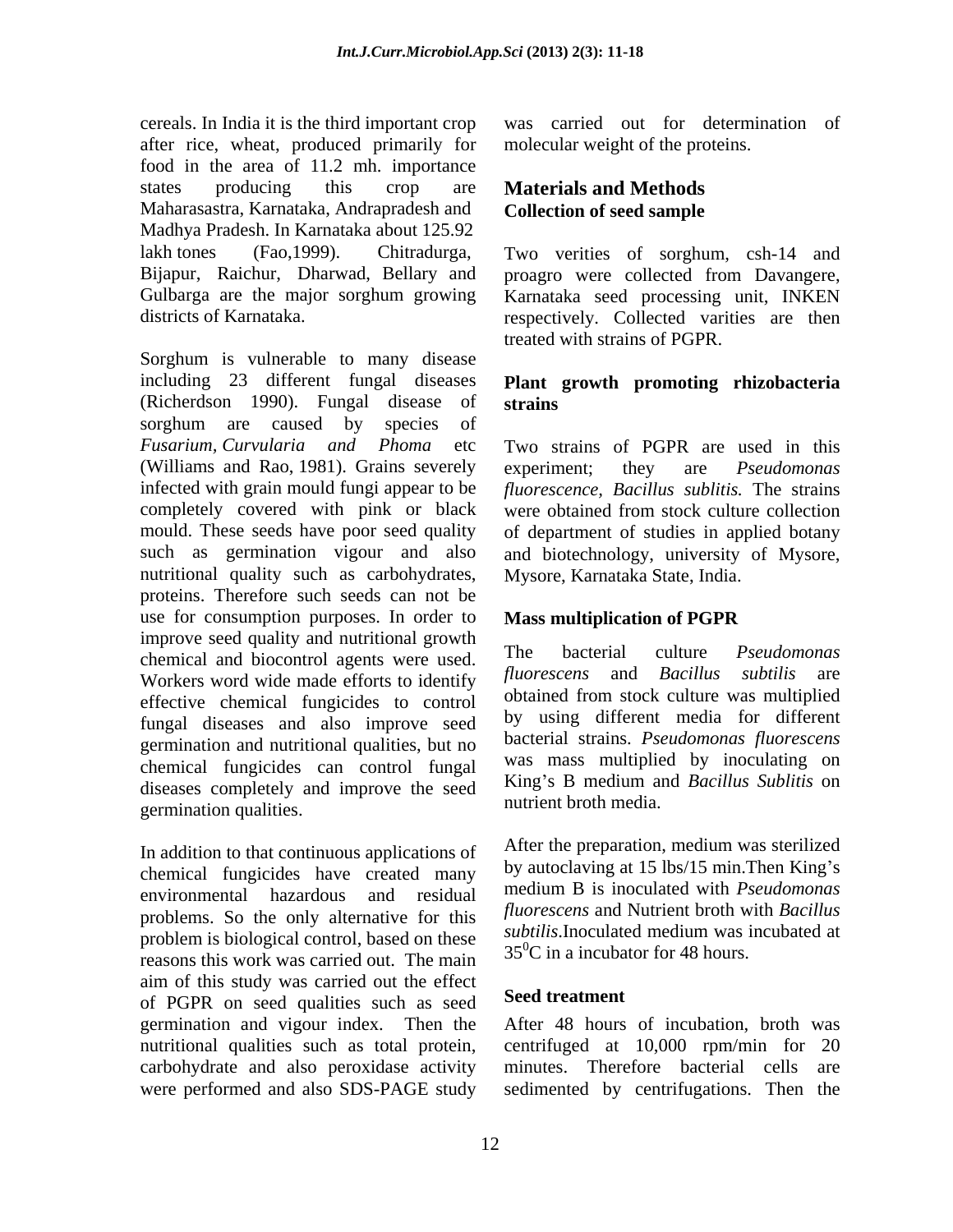pellet was centrifuged with distilled water at homogenized in mortar by using pestle with 10,000 rpm for 10 minutes. Then the pellet 30 Mm phosphate buffer (pH 7.0). The of bacterial cells was adjusted to  $1x10^8$  peroxidase (POD) enzyme activity were cfu/ml using UV spectrophotometer, assayed from the sorghum plant, enzyme obtained by adjusting 0.45 OD at 610 nm. was extracted by homogenization with Seeds were treated by immersing in bacterial phosphate buffer 0.1M (pH 7.0) as per the suspension incubated at temperature method of Putter (1974). Guaiacol is used as  $25\pm2$  <sup>0</sup>C for 24 hours. These seeds were air dried and were subjected to paper towel method to assess the germination and vigour **Polyacylamide gel electrophoresis (SDS** index test. The effect of seed treatment on **PAGE) to determine the molecular weight**  growth of the plant was also studied. Each variety of seeds was soaked in distilled

#### **Effect of PGPR treatment on seed** using SDS-PAGE. Samples and standards of **germination and vigour index** known molecular weight were used and

Sorghum seeds from each treatment and control were subjected to between paper<br>method (ISTA 1999) to know their effect on **Calculation** method (ISTA, 1999) to know their effect on seed germination and seedling vigour. Seeds (400) were taken in four replicates of 100 seeds each and placed in between two wet dehy<br>nanet towels specially made for germination the paper towels specially made for germination the conditions specified is 6.39 per test,50 seeds each were placed equidistantly and the papers were rolled and kept for<br>incubation at  $23\pm2~^0C$ . After seven days incubation at  $23\pm2~^0C$ . After seven days of incubation, seeds were evaluated for germination percentage.The length and<br>choot langth was masswed in continuous Results and Discussion shoot length was measured in centimeter scale and vigour index was calculated by adding mean root length and shoot length and multiplied by percentage of germination (Abdul baki and Anderson, 1973). seed germination and vigour index by plant

**Vigour Index** = (Mean root length+ Mean  $\overrightarrow{P}$ , *fluorescence and B. subtilis.* Seed shoot length) X Percentage of germination.

## **Determination protein, carbohydrate and**

plant was estimated as per the Bradford seed germination and another variety i.e.<br>mathod (1076) and Anthrope mathod Proagro control exhibited 80% seed method (1976) and Anthrone method (Hedge and Hofreiter 1962) were followed to analyse total carbohydrate content in the  $\frac{83\%}{2}$  and  $\frac{82\%}{2}$  and  $\frac{82\%}{2}$ sorghum plant. Samples were prepared by

phosphate buffer 0.1M (pH 7.0) as per the substrate for the assay of peroxidase.

# **of the Sorghum protein.**

water, this serves as control. The molecular weight of the treated sorghum plant proteins were determined by finally determined the molecular weight of unknown sorghum protein (Figure 1).

#### **Calculation**

Since the extinction coefficient of guaiacol dehydrogenation product at 436nm under conditions specified is  $6.39$ micromole, the enzyme activity per litter of extract is calculated as below:

| Enzyme activity units/liter = | $x 1000 = 500$<br>3.18 X U<br>$6.39$ x 1x $\Delta$ t x 0.1<br>$\Delta t$ |  |  |
|-------------------------------|--------------------------------------------------------------------------|--|--|
|                               |                                                                          |  |  |

#### **Results and Discussion**

**peroxidase activity** *P.fluorescence* showed 84% of seed The total protein content of the sorghum germination and B subtilis showed 81% of The collected verities of sorghum CSH-14 and proagro were used for the studies on growth promoting rhizobacteria such as *P.fluorescence and B.subtilis*. Seed germination was represented in Table 1. Control Sorghum CSH-14 variety were showed 78% of seed germination but in case germination *and B.subtilis* showed 81% of seed germination and another variety i.e Proagro control exhibited 80% seed germination and PGPR strains were showed 83% and 82% with respect to *P.fluorescence*  Enzyme activity units/liter =  $\frac{3.18 \times 0.1 \times 1000 = 500}{6.39 \times 1 \times \Delta t \times 0.1}$ <br> **Results and Discussion**<br>
The collected verities of sorghum CSH-14<br>
and proagro were used for the studies on<br>
seed germination and vigour ind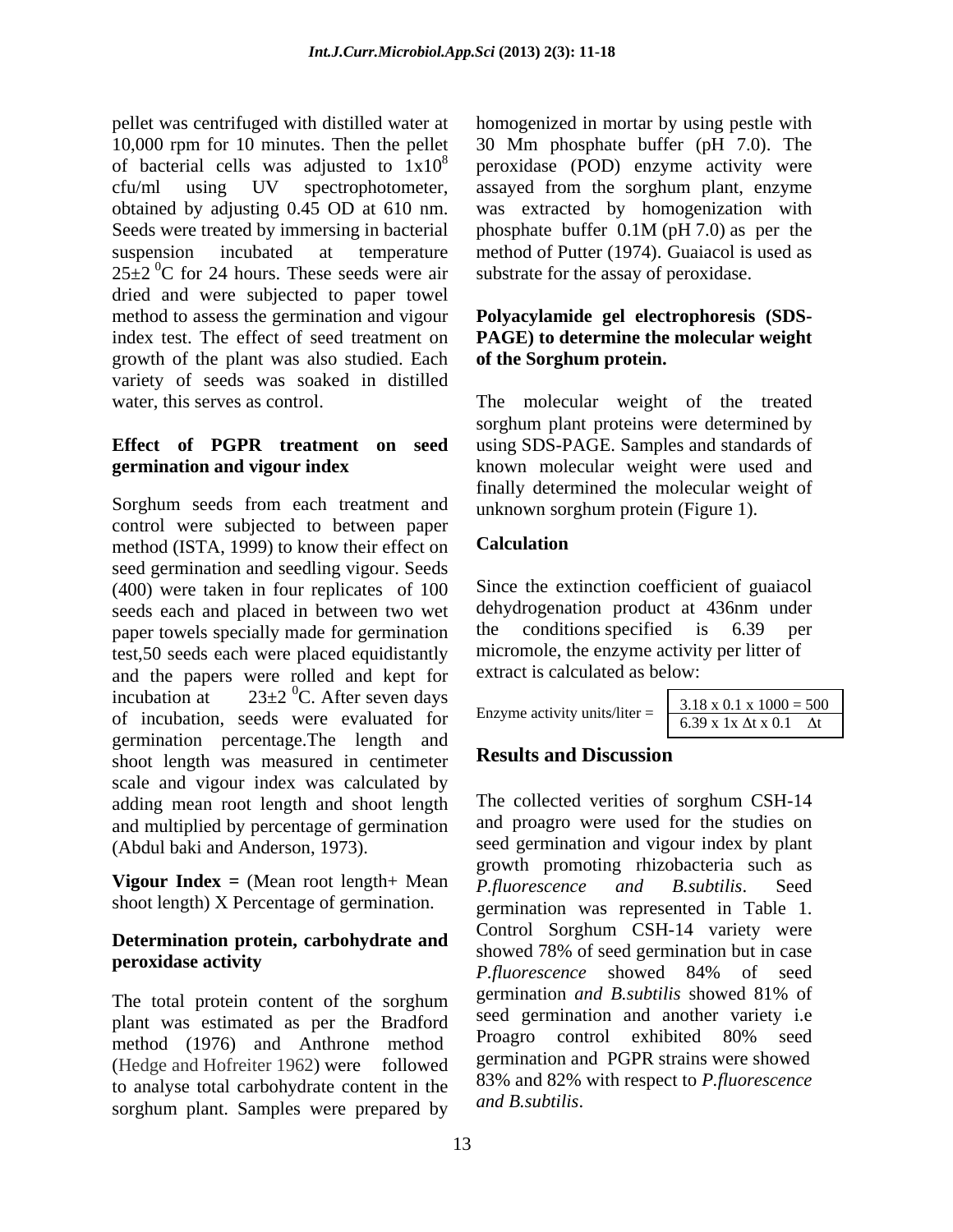| Cereal                                     | Variety | Treatment               | No. of<br>seeds<br>used in BP<br>method | No .of<br>seeds<br>germinated | No .of seeds<br>ungerminated | ΟĪ<br>germination |
|--------------------------------------------|---------|-------------------------|-----------------------------------------|-------------------------------|------------------------------|-------------------|
|                                            |         | Control                 |                                         |                               |                              | 70                |
| $\sqrt{\text{Sorghum}} \mid \text{CSH-14}$ |         | P, fluorescence         | 100                                     |                               |                              | 84                |
|                                            |         | <b>B.</b> subtilis      | 100                                     |                               |                              |                   |
|                                            |         | Control                 | 50                                      |                               |                              | 80                |
| Sorghum Proagro                            |         | $P$ <i>fluorescence</i> | 100                                     | 85                            |                              | 83                |
|                                            |         | B.subtilis              | 100                                     |                               |                              | 82                |

**Table.1** Effect of PGPR *P.fluorescence* and *B.subtilis* on seed germination of sorghum

**Table.2** Effect of PGPR *P.fluorescence and B.subtilis* on vigour Index of sorghum

| Cereal | Variety | Treatment                                       | MSL                                       | MRL  | % .of<br>germination | T T     |
|--------|---------|-------------------------------------------------|-------------------------------------------|------|----------------------|---------|
|        |         | Control                                         | 9.60                                      | 9.65 | 7Q                   | 1507.74 |
|        |         | Sorghum   CSH-14   <i>P.fluorescence</i>        | 12.2                                      | 8.6  | 81                   | 1688.4  |
|        |         | $B.$ <i>subtilis</i>                            | 10.3                                      | 9.8  | 84                   | 1684.8  |
|        |         | Control                                         | $\sim$ $\sim$<br>$\overline{\phantom{a}}$ |      | 80                   | 1200    |
|        |         | $Sorghum$ Proagro $\vert$ <i>P.fluorescence</i> | $\lambda$ .                               |      | 82                   | 1470.5  |
|        |         | <b>B.</b> subtilis                              | J.5                                       | 8.0  | 85                   | 1459.6  |

MSL -Mean Shoot Length; MRL-Mean Root Length; VI- Vigour index

**Table.3** Effect of PGPR *P.fluorescence* and *B.subtilis* on total protein content of sorghum

| Cereal  | Variety         | Treated                       | Concentration of<br>protein(ug/ml) |
|---------|-----------------|-------------------------------|------------------------------------|
|         |                 | Control                       | $\overline{a}$                     |
| Sorghum | $\text{CSH-14}$ | $P$ <i>.fluorescence</i>      | 80                                 |
|         |                 | <b>B.</b> subtilis<br>Control |                                    |
| Sorghum | Proagro         | P.fluorescence                |                                    |
|         |                 | <b>B.</b> subtilis            | 66                                 |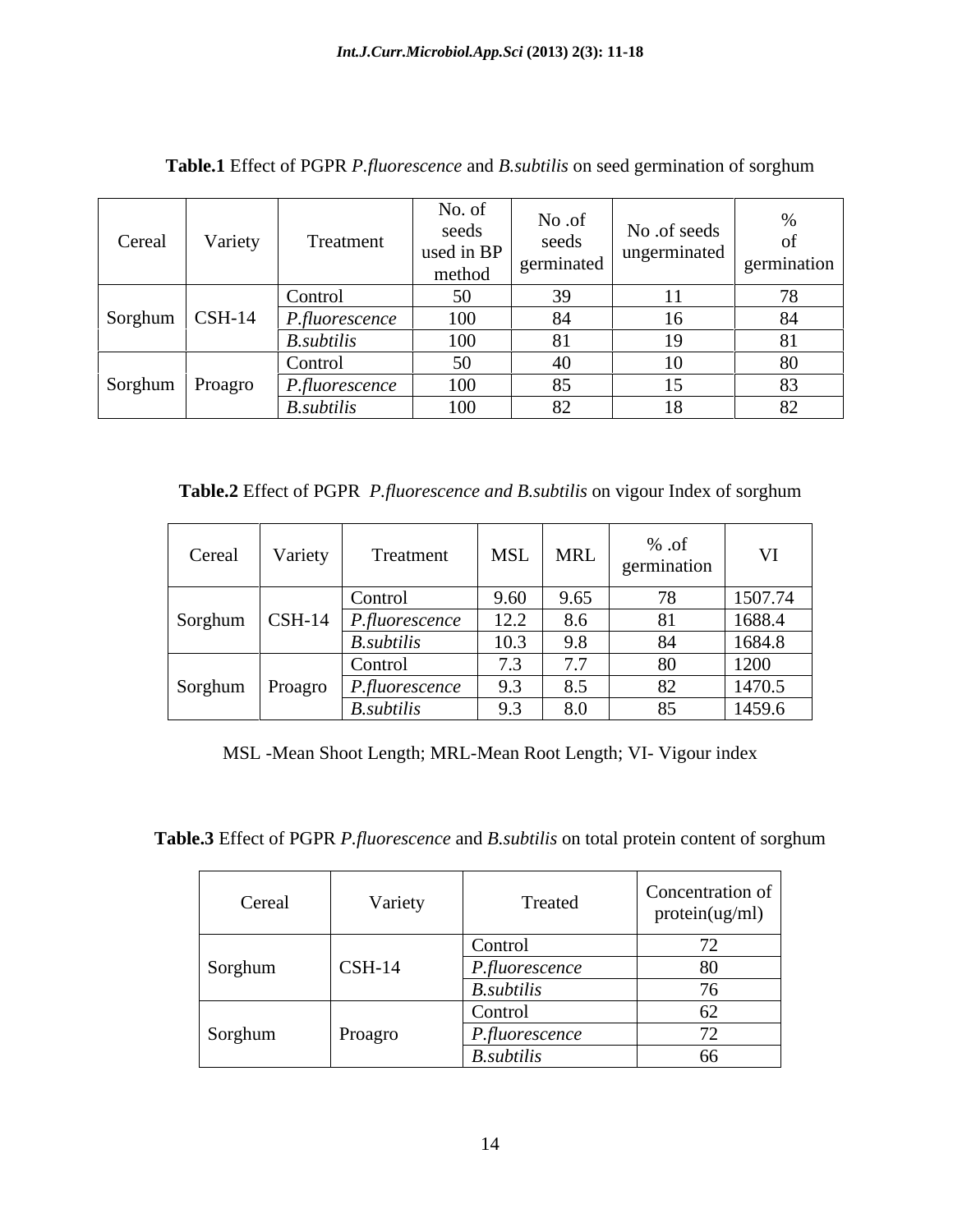Vigour index studies were calculated for compared to untreated one. Peroxidase the sorghum CSH-14 and Proagro control and also effect of PGPR of *P.fluorescence*  when compare to seeds treated with *and B.subtilis.* In CSH-14 control showed 1507.74 VI (vigour index) and in proagro respectively in case of CSH-14 and 1470.5 VI and 1459.5 VI in case of proagro increased the peroxidase activity

Treatment of sorghum seeds variety CSH- 14 and proagro with pure culture of *Pseudomonas flourescens* at the rate of 1x 10<sup>8</sup> cfu/ml increased the germination by **Electrophoresis to check the protein** 6% and 5 % respectively. *Bacillus subtilis* increased the seed germination of variety CSH-4 and proagro by 3% and 2 % Electrophoresis  $(SDS-PAGE)$ respectively over control.

Concentration of the proteins in untreated as control and seeds treated with differed significantly. A 50KDa protein *P.fluorescence* and *B.subtilis* were band was present in all the three samples determinated by Bradford method. From but was more prominent in the control the graph, concentration of the protein is determined (Table-3).Concentration of the proteins in seeds/gram treated with *P.fluorescence* is increased by 8µg and seeds treated with *B.subtilis* is increased

Concentration of the carbohydrate is was absent in  $\overrightarrow{B}$  subtilis treated lane. determined by anthrone method. Concentration of the carbohydrate in seeds<br>with  $R$  fluencescanse is increased by  $26$  In the present investigation, two varieties with *P.fluorescence* is increased by 26 ug/ml and seeds treated with *B.subtilis* is<br>
PGPR such as P. fluorescence increased by 16 ug/ml (Table 4).

Peroxidase is a pathogenesis related<br>and carbohydrate content increased<br>example the state of the content of the carbohydrate content increased enzyme which shows different activities depending on resistance exhibited by the plant. In the present study seed treated with *P.fluorescence* and *B.subtilis* were increased the peroxidase activity <sup>emergence</sup>.

activity in the seeds treated with is more *B.subtilis* (Table-5).

exhibited 1200 VI but in case of PGPR Peroxidase is a pathogenesis related effect on *P.fluorescence and B.subtilis* enzyme which shows different activities vigour index showed an increased in depending on resistance exhibited by the vigour index. 1688.4 VI and 1684 VI plant. In the present study seed treated represented in Table 2. compared to untreated one. Peroxidase with, *P.fluorescence* and *B.subtilis* were increased the peroxidase activity activity in the seeds treated with is more when compare to seeds treated with *B.subtilis* (Table-5).

> **variations of sorghum in Sodium Dodecyl Sulphate Polyacrylamide Gel Electrophoresis (SDS-PAGE)**

by 4 ug/ml. *P.fluorescence* treated seeds with more The protein banding pattern in control, *P.fluorescence* and *B.subtilis* treated seeds but was more prominent in the control lane. A 40 KDa protein band was present only in *P.fluorescence* and *B.subtilis* treated seeds.35KDa protein band was present in all the seed samples.14KDa protein band was present in control and intensity in *P.fluorescence* treated seeds. It

was absent in *B.subtilis* treated lane.<br>In the present investigation, two varieties of sorghum cultivars were treated, with PGPR such as *P. fluorescence* and *B.subtilis* and it was observed that the seed germination seedling vigour, protein and carbohydrate content increased significantly. Raju *et al.,* (1999) reported that *P.fluorescence* was increase seed germination, vigour index and field emergence.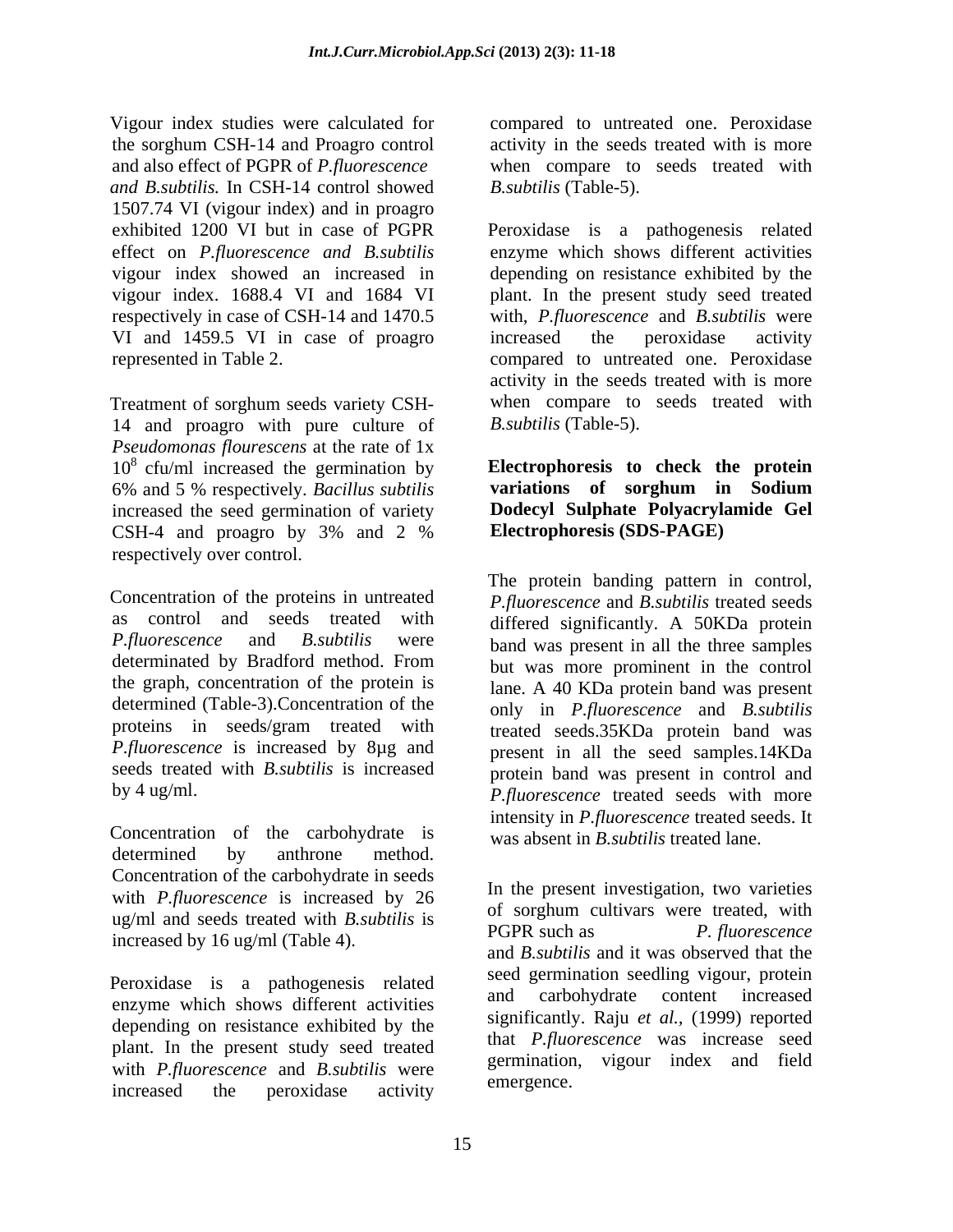| Cereal  | Variety  | Treated                  | Amount of<br>carbohydrate in ug/ml |
|---------|----------|--------------------------|------------------------------------|
| Sorghum | $CSH-14$ | Control                  |                                    |
|         |          | $P$ <i>.fluorescence</i> | $\bigcap A$                        |
|         |          | B.subtilis               | 222                                |
| Sorghum | Proagro  | Control                  |                                    |
|         |          | $P$ .fluorescence        | $\Delta \Delta \tau$               |
|         |          | <b>B.</b> subtilis       | $\sim$ $\sim$ $\sim$               |

#### **Table.4** Effect of PGPR, *P.fluorescence* and *B.subtilis* on total carbohydrate content of sorghum

 **Table.5** Effect of PGPR, *P.fluorescence* and *B.subtilis* on Peroxidase activity of sorghum

The term biological control was first

 *P.fluorescence* analyzed by SDS- PAGE



adopted into the field of plant pathology by control of a diseases through some Smith (1999). Baker and Cook (1974) biological agent means antagonist, a living defined biological control as the reduction organisms which may be micro or macro of inoculum or disease producing activity organisms other than the diseased or of a pathogen accomplished by or through damaged plant acting as host and the one or more organisms other than man. pathogen causing the disease .These **Figure.1** Protein profiles of Sorghum plant can be either symbiotic or free living seeds treated with *B. subtilis* and in soil, but are found in abundance near the The term biological control clearly implies biological agents that provide benefit to roots are termed as PGPR.

> In experiment two PGPR strains were used and study was conducted to know the effect of PGPR strains *P.fluorescence* and *B.subtilis* on seed germination, vigour index, protein, carbohydrates content, peroxidase activity and also protein analysis by SDS-PAGE.

> Effect of these two strains on plant growth promotion has already been proved by various workers. Recent reports suggested that beneficial effect of PGPR was due to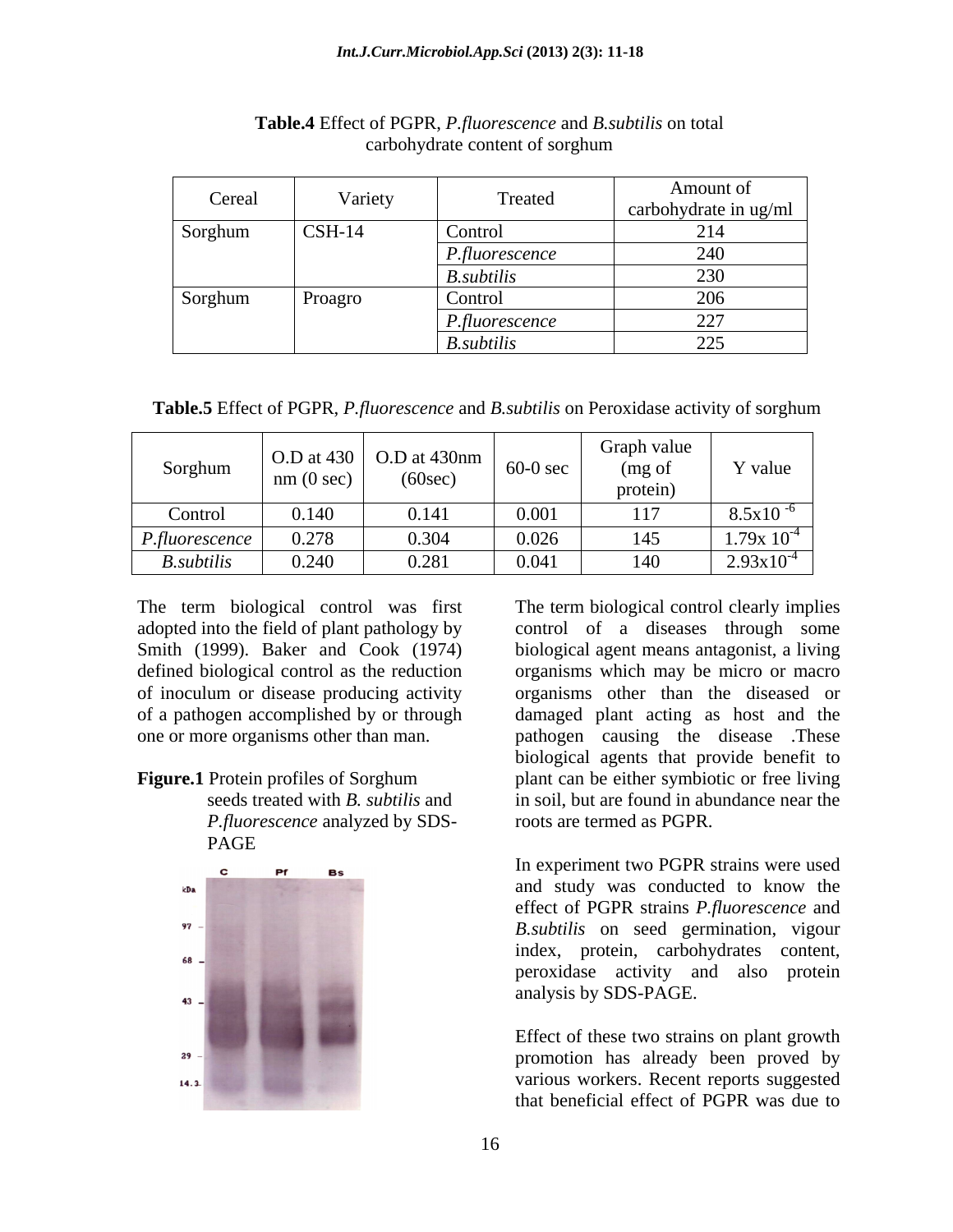the induction of the SAR signaling pathway in plant. carbohydrates content. So these PGPR can

In the current study two of the tested PGPR *P.fluorescence* and *B.subtilis* significantly induced plant defense response in plants. Plant peroxidase has Abdul Baki., and Anderson J.P. 1973. been reported to catalyses the last step in biosynthesis of lignin and hydrogen by multiple criteria. Crop Sci. peroxide (Chen *et al.,* 2002). In our study, the seeds treated with *P.fluorescence* and Burr, T. J., M.N. Schroth and Suslow, T. *B.subtilis* show marked increase in 1978. Increased potato yields by peroxides' activity. *P.fluorescence* is one treatment of seedpieces with of the most extensively studied PGPR specific strains of *Pseudomonas P.fluorescence* was known to produce the *fluorescens* and *P. putida.* plant growth regulators like gibberellins, cytokininsis and indole acetic acid Bradford, M. M., 1976. Anal. Biochem.72. (Dubeikovsky *et al*., 1993).The ability of the *P.fluorescence* to increase the vigour<br>
index, seed germination was attributed the Ann. Rev. Phytopath.25:67- 85. index, seed germination was attributed the Ann. Rev. Phytopath.25:67- 85. plant growth promoting substances Baker, K. F., and Cook, R. J. 1974. produced by the bacteria that could act to Biological control of plant pathogen. enhance various stage of plant growth.

*Bacillus* species have been tested for worth, 1971. Bacteria and control on wide variety of crops of greatest is *Bacillus subtilis* A-13 which was isolated by Broadbent *et al.,* (1971) from lysed mycelium of *Scleroticum rolfsii*. It is inhibitory in vitro to several plant pathogens and has improved the growth of increased growth of seed ling in many plants in streamed and natural soils (Broadbent *et al*., 1977; Yuen *et al.,* 1985). As a seed treatment, it increased the yield Chen, E.L., Y.A. Chen, L.M. Chen and of carrots by 48%, Oats by 33% (Merriman *et al.,* 1974) and pea nuts up to 37% (Turner and Backman,1986).Its plant content in *Raphanus sativus*. Plant growth yield promoting activity appears to be direct stimulation of plant growth Dubeikovsky, A.N., 1993. Growth (Broadbent *et al.,* 1977; Turner and promotion of Blackcurrant softwood Backman, 1986). Cuttings by recombinant strain

Experiment proved that the PGPR such as *P.fluorescence* and *B.subtilis* were indole -3- acetic acid. Soil boil. effective in improving seed quality such as seed germination, vigour index and

quality such as protein, be used to improve the quality of sorghum.

#### **References**

- Vigour determination in soyabean seed by multiple criteria. Crop Sci. 13:630-633.
- treatment of seedpieces with specific strains of *Pseudomonas fluorescens* and *P. putida*. Phytopathol. 68:1377-1383.
- 
- Baker, K.F., 1988. Evolving concepts of
- San. Fco., Calif., Freeman. pp.433.
- Broadbent, P.K., F.Baker and Water worth, 1971. Bacteria and actinomycetes antagonistic to fungal root pathogens in Australia soils.Aus.J.Boil.Sci.24:925-944.
- Broadbent, P., K.F. Baker, N. Franks and Holla. 1977. Effect of *Bacillus* spp. on increased growth of seed ling in steamed and in non-treated soil. Phylopalhol. 67:1027-34.
- Liu, Z.H. 2002. Effect of copper on peroxidase activity and lignin Physiol. Biochem. 40: 439-444
- Dubeikovsky, A.N., 1993. Growth cuttings by recombinant strain *Pseudomonas fluorescence* BSP 53a synthesizing on increased amount of Biochem. 25:1277-1281.